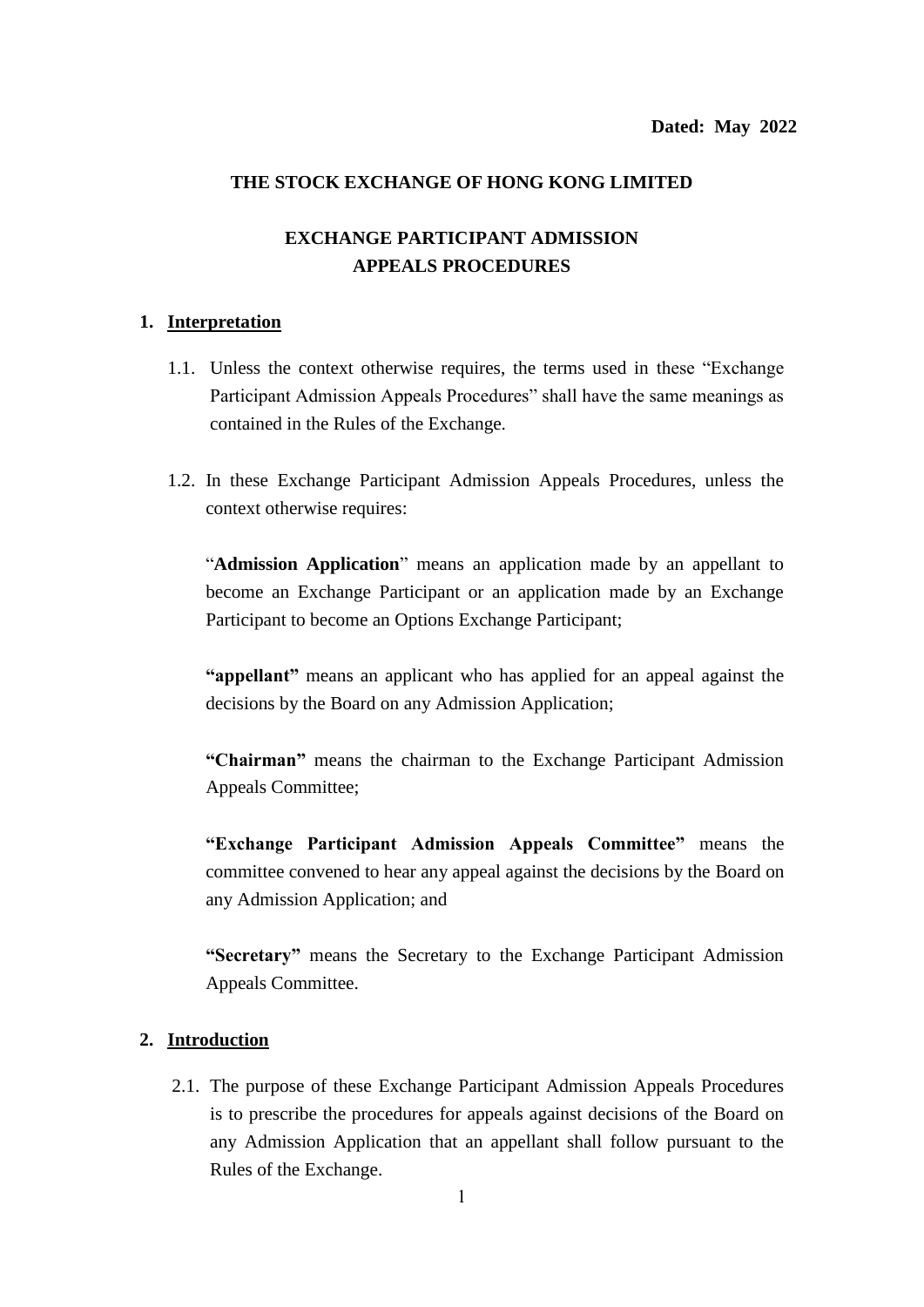- 2.2. The procedures shall be read in conjunction with and shall form part of the Rules of the Exchange.
- 2.3. These Exchange Participant Admission Appeals Procedures are intended to enable the Exchange Participant Admission Appeals Committee to deal with appeals requests by an appellant against decisions of the Board on any Admission Application expeditiously. To this end, these Exchange Participant Admission Appeals Procedures are flexible and the Exchange Participant Admission Appeals Committee may, subject to the Board's approval, vary any of these procedures to adapt the circumstances of any particular case.

# **3. Application for Appeals against Decisions of the Board on any Admission Application**

- 3.1. If the Board rejects an Admission Application, the applicant may apply for an appeal against the Board's decisions.
- 3.2. Appeals must be commenced by service of a notice in writing to the Secretary within 14 business days of being notified of the Board's decision, setting out the name of the appellant, the decision appealed against, the grounds of appeal, all material facts and attaching copies of all documents relevant to the appeal.
- 3.3. The appellant shall provide the Exchange with all information for the Admission Application before seeking to appeal against the Board's decisions.
- 3.4. The appellant shall not seek to present to the Exchange Participant Admission Appeals Committee new information or evidence that was not previously submitted with its Admission Application.
- 3.5. If the Secretary upon receipt of the appeal application under Clause 3.2 discovers that the appellant seeks to adduce any new information, the Secretary may request the appellant to withdraw its appeal application and re-submit an Admission Application.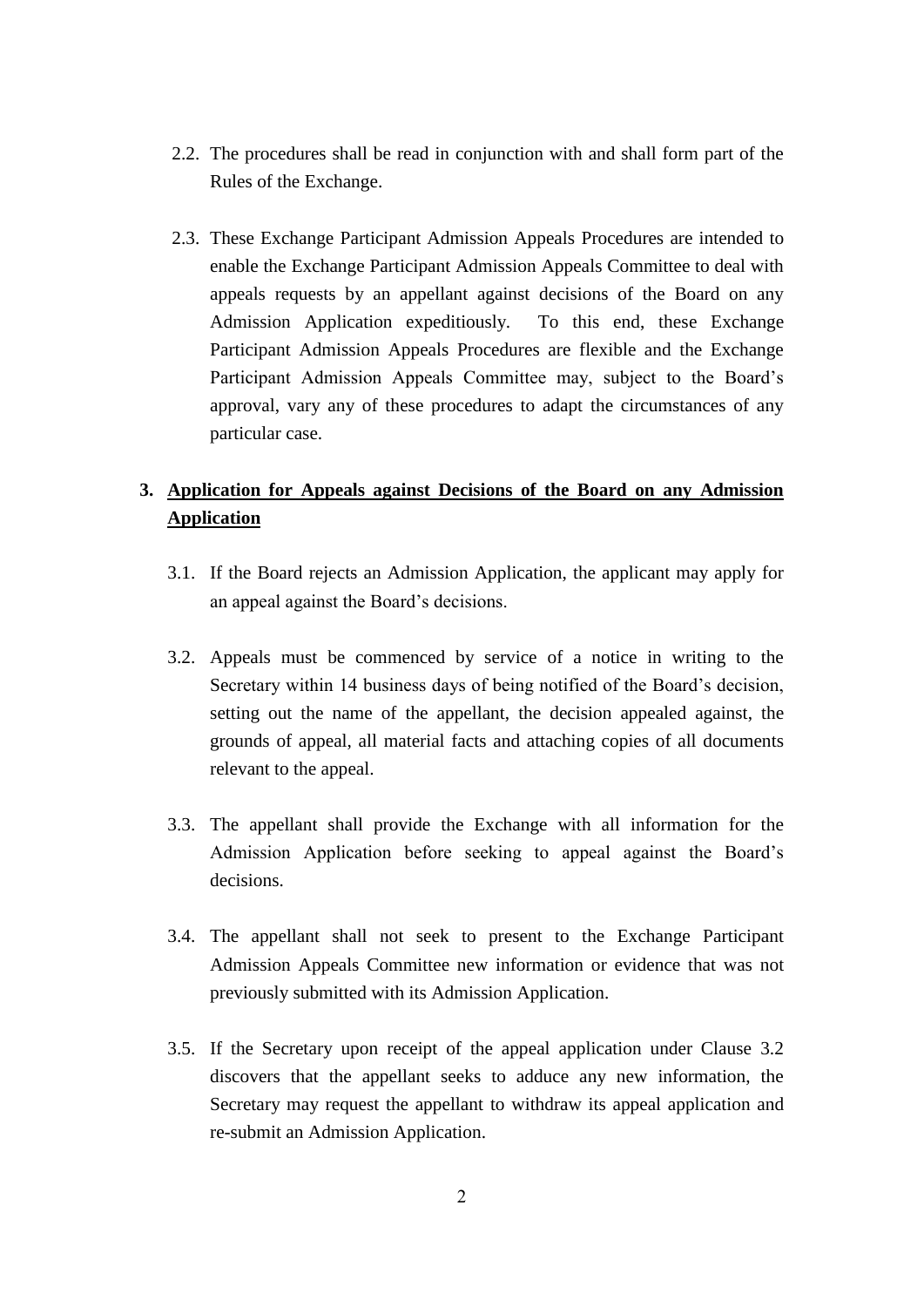### **4. Exchange Participant Admission Appeals Committee**

### **Membership**

- 4.1. The Exchange Participant Admission Appeals Committee shall have 3 members, and all 3 members must attend the hearing to form a quorum. The three members shall be:
	- (a) the Chairman who shall be an independent non-executive director of HKEX to be appointed by the chairman of HKEX;
	- (b) a director of the Exchange who is not involved in the day to day operations of the Cash Market to be appointed by the Chairman; and
	- (c) an independent non-executive director of HKEX to be appointed by the Chairman.

# **5. Admission Appeals Proceedings by the Exchange Participant Admission Appeals Committee**

- 5.1. The Exchange Participant Admission Appeals Committee shall fix a date for the hearing within 30 business days after receipt of the appellant's written application together with the information required under Clause 3.2 and the Secretary shall notify the appellant of the date of hearing.
- 5.2. A notice under Clause 5.1 shall set out the time, date and place of the hearing and shall be delivered to the business address of the appellant by hand or by registered mail no later than 14 business days before the hearing.
- 5.3. The hearing will be held in private.
- 5.4. The appellant can attend the hearing by the personal attendance of an appropriate and authorised representative.
- 5.5. The appellant shall have the right to be represented by a solicitor and/or counsel at the hearing before the Exchange Participant Admission Appeals Committee.